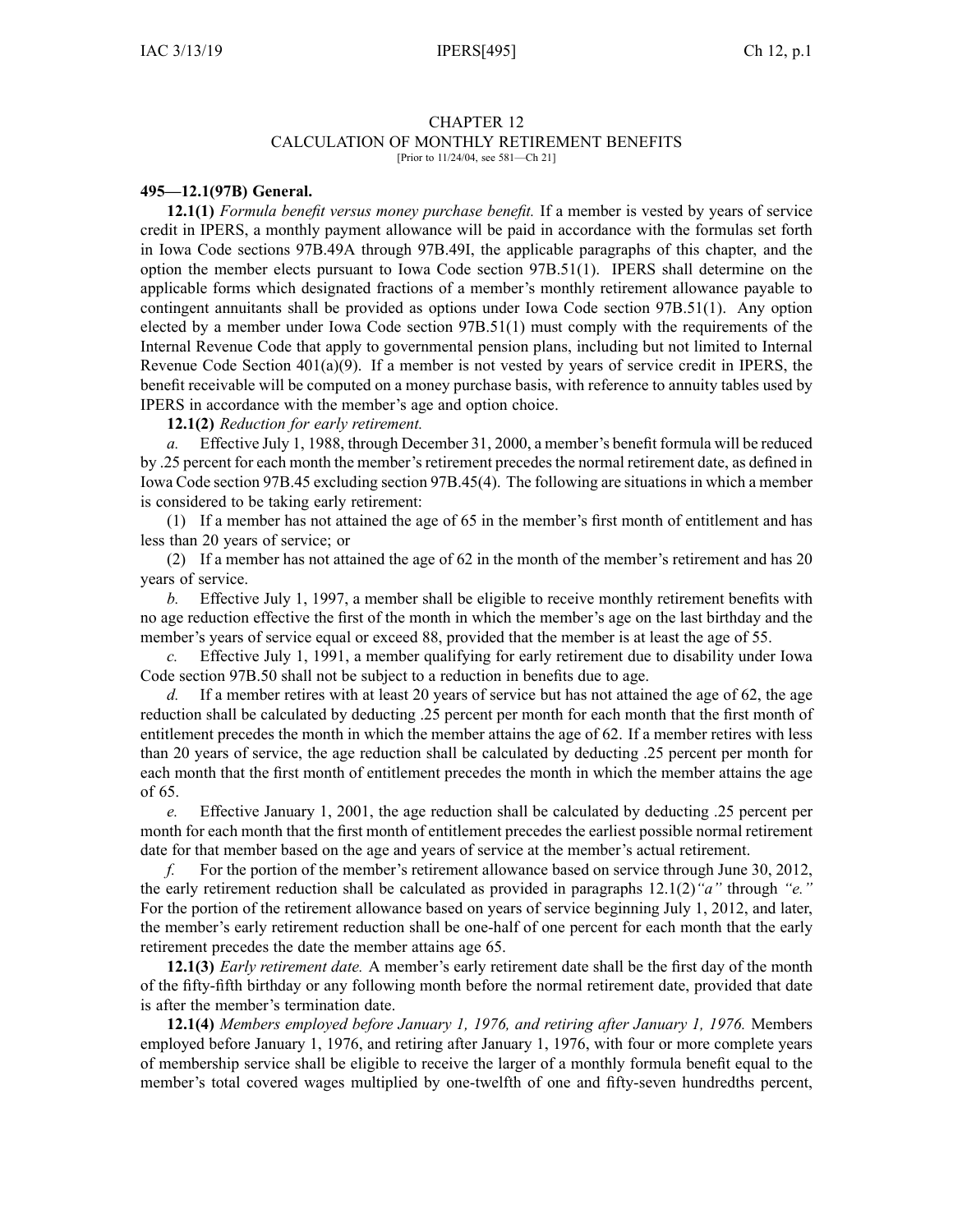multiplied by the percentage calculated in subrule [12.1\(2\)](https://www.legis.iowa.gov/docs/iac/rule/495.12.1.pdf), if applicable, or <sup>a</sup> benefit as calculated in subrule [12.1\(6\)](https://www.legis.iowa.gov/docs/iac/rule/495.12.1.pdf).

**12.1(5)** *Members employed before January 1, 1976, who qualified for prior service credit.* Members employed before January 1, 1976, who qualified for prior service credit shall be eligible to receive <sup>a</sup> monthly formula benefit of eight-tenths of one percen<sup>t</sup> multiplied by each year of priorservice multiplied by the monthly rate of the member's total remuneration during the 12 consecutive months of prior service for which the total remuneration was the highest, disregarding any monthly rate amount in excess of \$250, plus three-tenths of one percent of the monthly rate amount not in excess of \$250 for each year in which accrued liability for benefit payments created by the abolished system is funded.

**12.1(6)** *Benefit formulas for members retiring on or after July 1, 1994.*

*a.* For each active member retiring on or after July 1, 1994, with four or more complete years of service, the monthly benefit will be equal to one-twelfth of an amount equal to 60 percen<sup>t</sup> of the three-year average covered wage multiplied by <sup>a</sup> fraction of years of service.

*b.* For all active and inactive vested members, the monthly retirement allowance shall be determined on the basis of the formula in effect on the date of the member's retirement. If the member takes early retirement, the benefit shall be adjusted as provided in subrule [12.1\(2\)](https://www.legis.iowa.gov/docs/iac/rule/495.12.1.pdf).

*c.* Effective July 1, 1996, through June 30, 1998, in addition to the 60 percen<sup>t</sup> multiplier identified above, members who retire with years of service in excess of their "applicable years" shall have the percentage multiplier increased by 1 percen<sup>t</sup> for each year in excess of their "applicable years," not to exceed an increase of 5 percent. For regular members, "applicable years" means 30 years; for protection occupation members, "applicable years" means 25 years; for sheriffs, deputy sheriffs, and airport firefighters, "applicable years" means 22 years.

*d.* Effective July 1, 1998, sheriffs, deputy sheriffs, and airport firefighters who retire with years of service in excess of their applicable years shall have their percentage multiplier increased by 1.5 percen<sup>t</sup> for each year in excess of their applicable years, not to exceed an increase of 12 percent.

*e.* Effective July 1, 2000, the "applicable years" and increases in the percentage multiplier for years in excess of the applicable years for protection occupation members shall be determined under Iowa Code section [97B.49B\(1\)](https://www.legis.iowa.gov/docs/ico/section/97B.49B.pdf), as set forth in paragraph *"f"* below.

*f.* For special service members covered under Iowa Code section [97B.49B](https://www.legis.iowa.gov/docs/ico/section/97B.49B.pdf), the applicable percentage and applicable years for members retiring on or after July 1, 2000, shall be determined as follows:

(1) For each member retiring on or after July 1, 2000, and before July 1, 2001, 60 percen<sup>t</sup> plus, if applicable, an additional .25 percen<sup>t</sup> for each additional quarter of eligible service beyond 24 years of service (the "applicable years"), not to exceed 6 additional percentage points;

(2) For each member retiring on or after July 1, 2001, and before July 1, 2002, 60 percen<sup>t</sup> plus, if applicable, .25 percen<sup>t</sup> for each additional quarter of eligible service beyond 23 years of service (the "applicable years"), not to exceed <sup>a</sup> total of 7 additional percentage points;

(3) For each member retiring on or after July 1, 2002, and before July 1, 2003, 60 percen<sup>t</sup> plus, if applicable, .25 percen<sup>t</sup> for each additional quarter of eligible service beyond 22 years of service (the "applicable years"), not to exceed <sup>a</sup> total of 8 additional percentage points;

(4) For each member retiring on or after July 1, 2003, 60 percen<sup>t</sup> plus, if applicable, an additional .375 percen<sup>t</sup> for each additional quarter of eligible service beyond 22 years of service (the "applicable years"), not to exceed <sup>a</sup> total of 12 additional percentage points.

(5) Regular service does not count as "eligible service" in determining <sup>a</sup> special service member's applicable percentage.

**12.1(7)** *Average covered wages.*

"Three-year average covered wage" means a member's covered calendar year wages averaged for the highest three years of the member's service. However, if <sup>a</sup> member's final quarter of <sup>a</sup> year of employment does not occur at the end of <sup>a</sup> calendar year, IPERS may determine the wages for the third year by computing the final quarter or quarters of wages to complete the year. The computed year wages shall not exceed the maximum covered wage in effect for that calendar year. Furthermore, for members whose first month of entitlement is January of 1999 or later, the computed year shall not exceed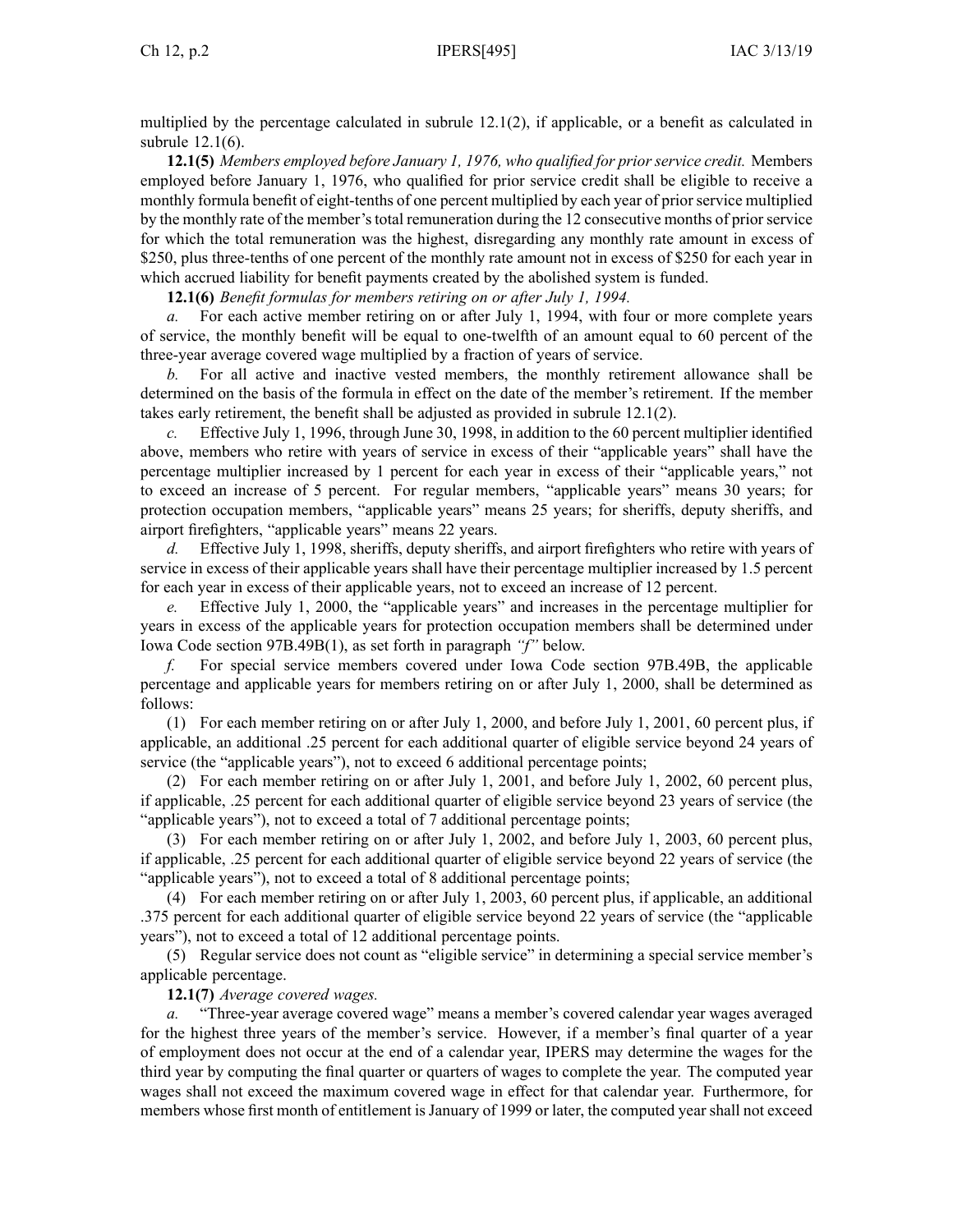the member's highest actual calendar year of covered wages by more than 3 percent. Effective July 1, 2007, <sup>a</sup> member's high three-year average wage shall be the greater of (1) the member's high three-year average covered wage based on covered wages reported through June 30, 2007; or (2) the member's high three-year average covered wage after application of the antispiking control as described in paragraph *"c"* below.

For members whose first month of entitlement is January 1995 or later, a full third year will be created when the final quarter or quarters reported are combined with <sup>a</sup> computed average quarter to complete the last year. The value of this average quarter will be computed by selecting the highest covered wage year not used in the computation of the three high years and dividing the covered salary by four quarters. This value will be combined with the final quarter or quarters to complete <sup>a</sup> full calendar year. If the member's final quarter of wages will reduce the three-year average covered wage, it can be dropped from the computation. However, if the covered wages for that quarter are dropped, the service credit for that quarter will be forfeited as well. If the final quarter is the first quarter of <sup>a</sup> calendar year, those wages must be used in order to give the member <sup>a</sup> computed year. The three-year average covered wage cannot exceed the highest maximum covered wages in effect during the member's service.

If the three-year average covered wage of <sup>a</sup> member who retires on or after January 1, 1997, and before January 1, 2002, exceeds the limits set forth in paragraph *"b"* below, the longer period specified in paragraph *"b"* shall be substituted for the three-year averaging period described above. No quarters from the longer averaging period described in paragraph *"b"* shall be combined with the final quarter or quarters to complete the last year.

*b.* For the persons retiring during the period beginning January 1, 1997, and ending December 31, 2001, the three-year average covered wage shall be computed as follows:

(1) For <sup>a</sup> member who retires during the calendar year beginning January 1, 1997, and whose three-year average covered wage at the time of retirement exceeds \$48,000, the member's covered wages averaged for the highest four years of the member's service or \$48,000, whichever is greater.

(2) For <sup>a</sup> member who retires during the calendar year beginning January 1, 1998, and whose three-year average covered wage at the time of retirement exceeds \$52,000, the member's covered wages averaged for the highest five years of the member's service or \$52,000, whichever is greater.

(3) For <sup>a</sup> member who retires during the calendar year beginning January 1, 1999, and whose three-year average covered wage at the time of retirement exceeds \$55,000, the member's covered wages averaged for the highest six years of the member's service or \$55,000, whichever is greater.

(4) For <sup>a</sup> member who retires on or after January 1, 2000, but before January 1, 2001, and whose three-year average covered wage at the time of retirement exceeds \$65,000, the member's covered wages averaged for the highest six years of the member's service or \$65,000, whichever is greater. For the calendar year beginning January 1, 2001, the six-year wage averaging trigger shall be increased to \$75,000.

(5) Effective January 1, 2002, the computation of average covered wages shall be as provided in paragraph [12.1\(7\)](https://www.legis.iowa.gov/docs/iac/rule/495.12.1.pdf)*"a."*

For purposes of paragraph [12.1\(7\)](https://www.legis.iowa.gov/docs/iac/rule/495.12.1.pdf)*"b,"* the highest years of the member'sservice shall be determined using calendar years and may be determined using one computed year. The computed year shall be calculated in the manner and subject to the restrictions provided in paragraph [12.1\(7\)](https://www.legis.iowa.gov/docs/iac/rule/495.12.1.pdf)*"a."*

*c.* Antispiking limit on the growth of <sup>a</sup> member's high three-year average.

(1) Selection of the control year shall give highest priority to calendar years of wages in which there are four quarters of service credit for wages on file not used in the high three-year average wage calculation. For example, if the member receives \$20,000 of wages for <sup>a</sup> calendar year with four quarters of service credit for wages, and the member also has received \$30,000 of wages for <sup>a</sup> calendar year with three quarters of service credit for wages, the control year selection process shall give preference to the calendar year with \$20,000 of reported wages.

(2) If there is <sup>a</sup> calendar year of covered wages outside the high three-year average wage calculation that has four quarters, but the covered wages for that year are less than the covered wages for the fourth highest calendar year of covered wages, and that fourth highest calendar year of covered wages does not have four quarters ofservice credit for wages, the control year will be the lowest of the high three calendar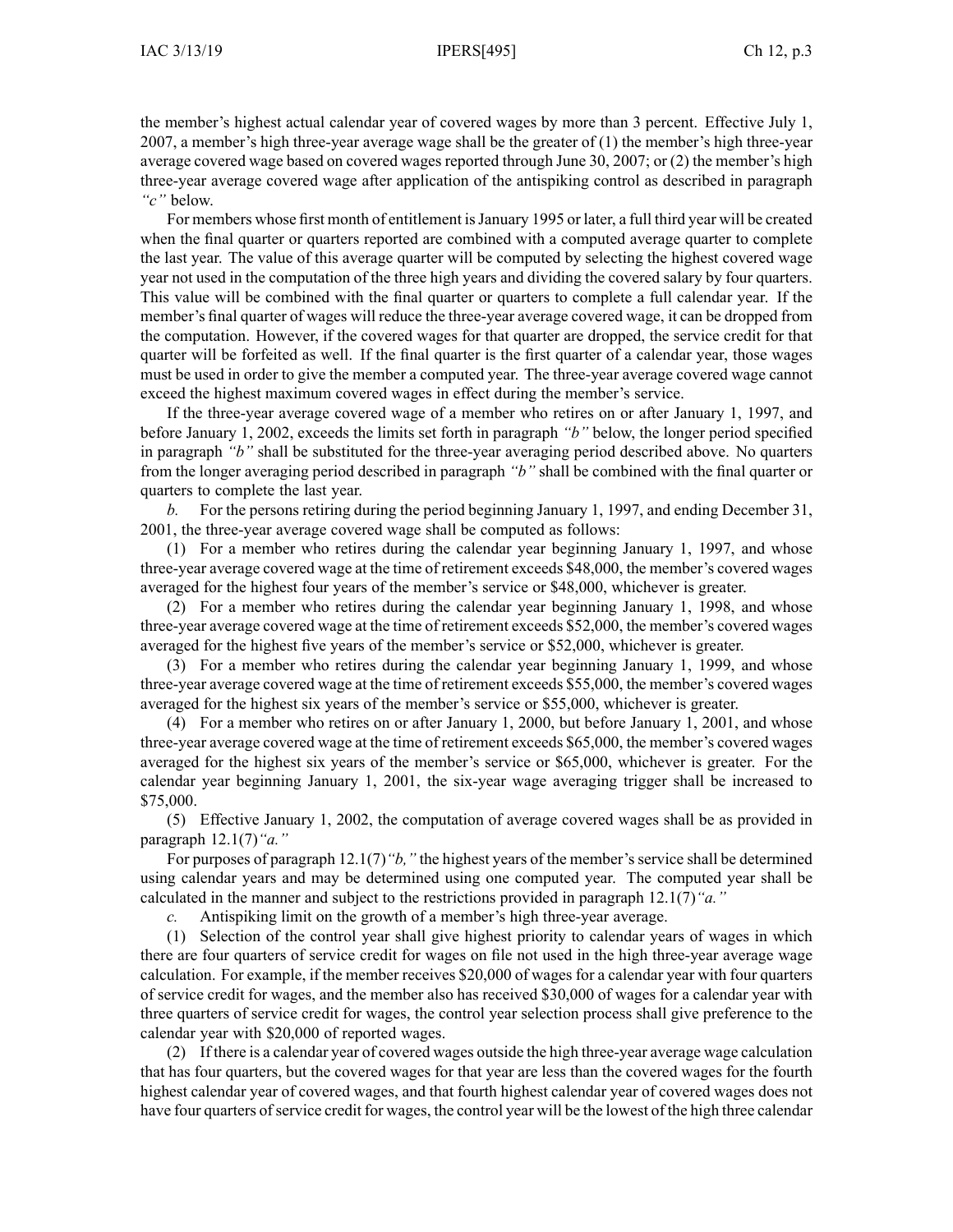years of wages with service credits for wages in all four quarters being used in the high three-year average wage calculation.

(3) "Service credit for wages" means service credit recorded for:

- 1. Quarters in which the member receives covered wages from covered employment.
- 2. Quarters in which the member is credited with covered wages due to <sup>a</sup> military leave.

3. Quarters in which the member would have had covered wages but for the application of the IRS covered wage limitations.

4. Quarters in which an employee of <sup>a</sup> nine-month institution receives service credit for <sup>a</sup> qualifying leave of absence under 495—subrule 7.1(2).

5. Quarters in which <sup>a</sup> legislator, legislative employee, or elected official receives service credit for employment.

(4) If none of the calendar years of wages that fall outside of the high three-year average wage calculation have service credit for wages reported in all four quarters, the control year will then be the lowest of the high three calendar years of wages with service credit for wages in all four quarters being used in the high three-year average wage calculation.

(5) If none of the wage years used in the high three-year average wage calculation have service credits for wages reported in all four quarters, the control year will then revert to the highest calendar year of wages not included in the high three-year average wage calculation, regardless of whether there are fewer than four quarters with service credits for wages on file.

(6) For high three-year average wage calculations that utilize the computed year, the control year may be the calendar year from which the "average quarters" used in the computed year are drawn. However, the control year cannot be the computed year, as the computed year will never be <sup>a</sup> calendar year with service credit for wages in all four quarters.

*d.* Effective July 1, 2012, <sup>a</sup> nonvested member's average covered wage shall be the member's five-year average covered wage calculated as provided in Iowa Code section [97B.1A](https://www.legis.iowa.gov/docs/ico/section/97B.1A.pdf)(10A)*"a."*

*e.* Effective July 1, 2012, for members vested as of June 30, 2012, the member's average covered wage shall be the greater of the member's three-year average covered wage calculated as provided under paragraphs 12.1(7)*"a"* [through](https://www.legis.iowa.gov/docs/iac/rule/495.12.1.pdf) *"c,"* or the member's five-year average covered wage calculated as provided in Iowa Code section [97B.1A](https://www.legis.iowa.gov/docs/ico/section/97B.1A.pdf)(10A)*"a."*

[**ARC [8601B](https://www.legis.iowa.gov/docs/aco/arc/8601B.pdf)**, IAB 3/10/10, effective 4/14/10; **ARC [0017C](https://www.legis.iowa.gov/docs/aco/arc/0017C.pdf)**, IAB 2/22/12, effective 3/28/12; **ARC [1348C](https://www.legis.iowa.gov/docs/aco/arc/1348C.pdf)**, IAB 2/19/14, effective 3/26/14; **ARC [1887C](https://www.legis.iowa.gov/docs/aco/arc/1887C.pdf)**, IAB 2/18/15, effective 3/25/15]

## **495—12.2(97B) Initial benefit determination.**

**12.2(1)** The initial monthly benefit for the retired member will be calculated utilizing the wages that have been reported as of the member's retirement and subject to the requirements of subrule [12.1\(7\)](https://www.legis.iowa.gov/docs/iac/rule/495.12.1.pdf). When the final quarter(s) of wages is reported for the retired member, <sup>a</sup> recalculation of benefits will be performed by IPERS to redetermine the member's benefit amount. In cases where the recalculation determines that the benefit will be changed, the adjustment in benefits will be made retroactive to the first month of entitlement. The wages for the "computed year" shall not exceed the highest covered wage ceiling in effect during the member's period of employment.

**12.2(2)** In cases where the member's final quarter's wages have been reported to IPERS prior to retirement, the original benefit will be calculated utilizing all available wages.

**12.2(3)** The Option 1 death benefit amount cannot exceed the member'sinvestment and cannot lower the member's benefit below the minimum distribution required by federal law.

**495—12.3(97B) Minimum benefits.** Effective January 1, 1997, those members and beneficiaries of members who retired prior to July 1, 1990, and who upon retirement had years of service equal to or greater than 10, will receive <sup>a</sup> minimum benefit as follows.

**12.3(1)** The minimum benefit is \$200 per month for those members with 10 years of service who retired under Option 2. The minimum shall increase by \$10 per year or \$2.50 per each additional quarter of service to <sup>a</sup> maximum benefit of \$400 per month for members with 30 years of service. No increase is payable for years in excess of 30. The minimum benefit will be adjusted by <sup>a</sup> percentage that reflects option choices other than Option 2, and <sup>a</sup> percentage that reflects any applicable early retirement penalty.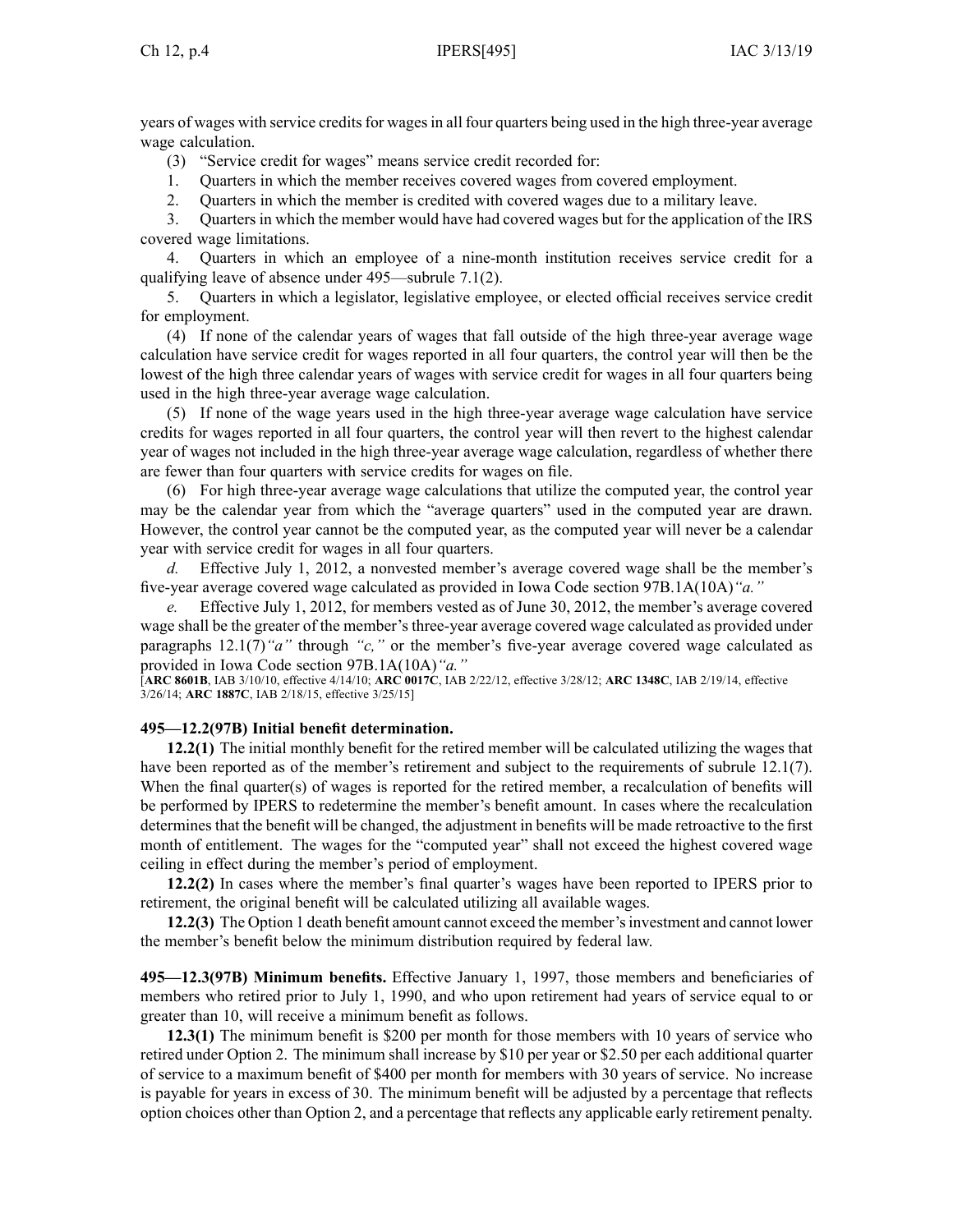**12.3(2)** In determining minimum benefits under this rule, IPERS shall use only the years of service the member had at first month of entitlement (FME). Reemployment periods and service purchases completed after FME shall not be used to determine eligibility.

**12.3(3)** The adjusted minimum benefit amount shall be determined using the option and early retirement adjustment factors set forth below.

*a.* The option adjustment factor is determined as follows:

| Option 1        | .94  |
|-----------------|------|
| Option 2        | 1.00 |
| Option 3        | 1.00 |
| Option 4 (100%) | .87  |
| Option 4 (50%)  | .93  |
| Option 4 (25%)  | .97  |
| Option 5        | .97  |

*b.* The early retirement adjustment factor is determined as follows:

(1) There is no early retirement adjustment if the member's age at first month of entitlement equals or exceeds 65, or if the member's age at first month of entitlement is at least 62 and the member had 30 or more years of service.

(2) The early retirement adjustment for <sup>a</sup> member having 30 years of service whose first month of entitlement occurred before the member attained age 62 is .25 percen<sup>t</sup> per month for each month the first month of entitlement precedes the member's sixty-second birthday.

(3) The early retirement adjustment for <sup>a</sup> member having less than 30 years of service whose first month of entitlement occurred before the member attained age 65 is .25 percent per month for each month the first month of entitlement precedes the member's sixty-fifth birthday.

(4) IPERS shall calculate the early retirement adjustment factor to be used in subrule [12.3\(4\)](https://www.legis.iowa.gov/docs/iac/rule/495.12.3.pdf) as follows:

100% – early retirement adjustment percentage <sup>=</sup> early retirement adjustment factor

(5) The early retirement adjustment shall not be applied to situations in which the member's retirement was due to <sup>a</sup> disability that qualifies under Iowa Code section [97B.50](https://www.legis.iowa.gov/docs/ico/section/97B.50.pdf) or [97B.50\(2\)](https://www.legis.iowa.gov/docs/ico/section/97B.50.pdf).

**12.3(4)** IPERS shall use the following formula to calculate the adjusted minimum benefit:

| unadiusted      |  | option adjustment |  | early retirement  |  | adjusted        |
|-----------------|--|-------------------|--|-------------------|--|-----------------|
| minimum benefit |  | factor            |  | adjustment factor |  | minimum benefit |

**12.3(5)** IPERS shall compare the member's current benefit to the adjusted benefit determined as provided in subrules [12.3\(3\)](https://www.legis.iowa.gov/docs/iac/rule/495.12.3.pdf) and [12.3\(4\)](https://www.legis.iowa.gov/docs/iac/rule/495.12.3.pdf). If the member's current benefit is greater than or equal to the adjusted minimum benefit, no change shall be made. Otherwise, the member shall receive the adjusted minimum benefit.

**12.3(6)** Effective January 1, 1999, the monthly allowance of certain retired members and their beneficiaries, including those whose monthly allowance was increased by the operation of subrules [12.3\(3\)](https://www.legis.iowa.gov/docs/iac/rule/495.12.3.pdf) to [12.3\(5\)](https://www.legis.iowa.gov/docs/iac/rule/495.12.3.pdf), shall be increased. If the member retired from the system before July 1, 1986, the monthly allowance currently being received by the member or the member's beneficiary shall be increased by 15 percent. If the member retired from the system on or after July 1, 1986, and before July 1, 1990, the monthly allowance currently being received by the member or the member's beneficiary shall be increased by 7 percent.

**495—12.4(97B) Hybrid formula for members with more than one type of service credit.**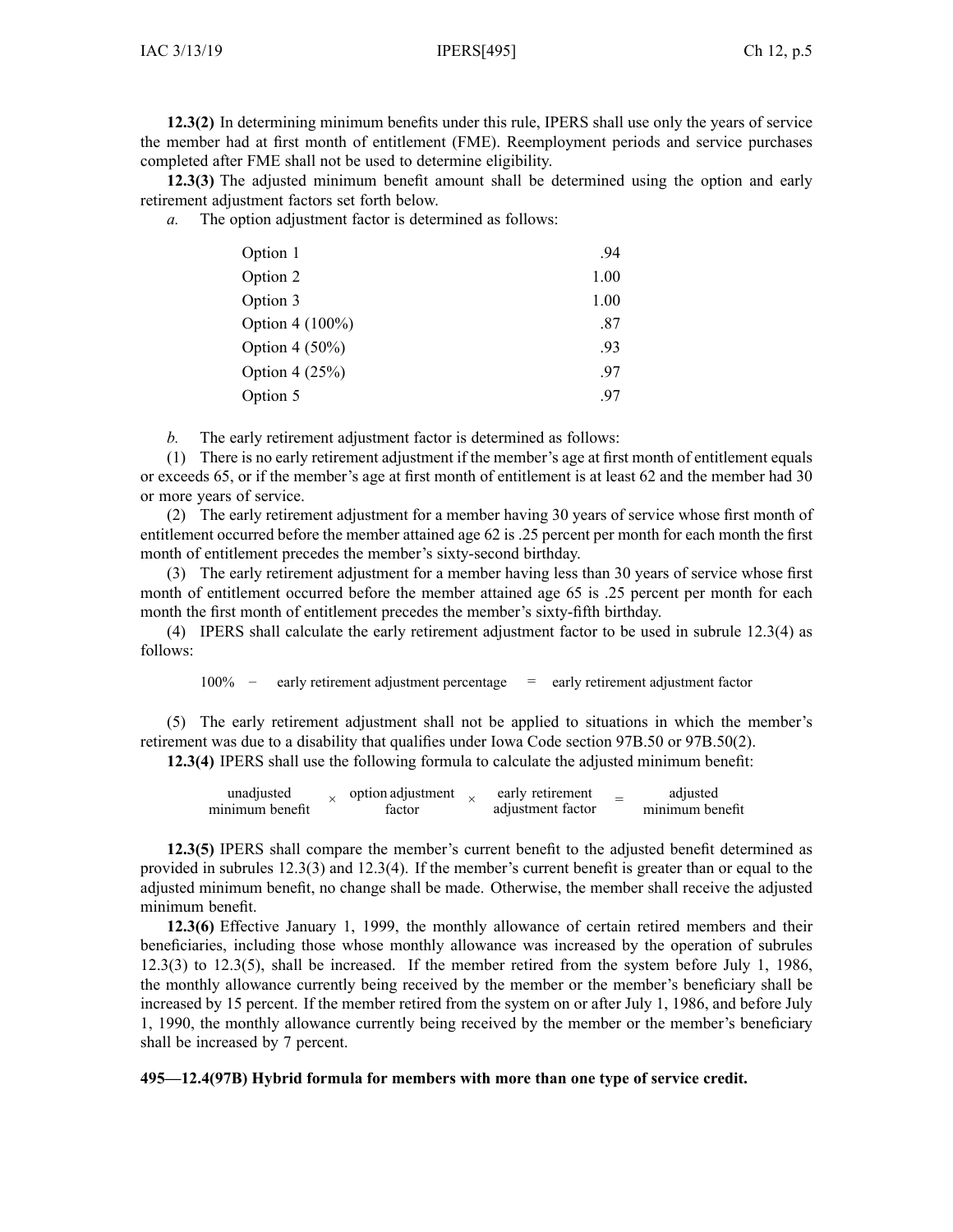**12.4(1)** *Eligibility.* Effective July 1, 1996, members having both regular and special service (as defined in Iowa Code section [97B.1A\(22\)](https://www.legis.iowa.gov/docs/ico/section/97B.1A.pdf)) shall receive the greater of the benefit amount calculated under this subrule or the benefit amount calculated under the applicable nonhybrid benefit formula.

*a.* Members who are vested by service as defined in Iowa Code section [97B.1A\(25\)](https://www.legis.iowa.gov/docs/ico/section/97B.1A.pdf)*"d"* may utilize the hybrid formula.

*b.* The following classes of members are not eligible for the hybrid formula:

(1) Members who have only regular service credit.

(2) Members who have 22 years of special service credit.

(3) Members who have 30 years of regular service.

(4) Members who are not vested by service as defined in Iowa Code section [97B.1A\(25\)](https://www.legis.iowa.gov/docs/ico/section/97B.1A.pdf)*"d."*

**12.4(2)** *Assumptions.* IPERS shall utilize the following assumptions in calculating benefits under this rule.

*a.* The member's average covered wage shall be determined in the same manner asit is determined for the nonhybrid formula.

*b.* Increases in the benefit formula under this rule shall be determined as provided under Iowa Code section [97B.49D](https://www.legis.iowa.gov/docs/ico/section/97B.49D.pdf). The percentage multiplier shall only be increased for total years of service over 30.

*c.* Years of service shall be utilized as follows:

(1) Quarters which have two or more occupation class codes shall be credited as the class that has the highest reported wage for said quarter. A member shall not receive more than one quarter of credit for any calendar quarter, even though more than one type of service credit is recorded for that quarter.

(2) Quarters shall not be treated as special service quarters unless the applicable employer and employee contributions have been made.

**12.4(3)** *Years of service fraction not to exceed one.*

*a.* In no event shall <sup>a</sup> member's years of service fraction under the hybrid formula exceed, in the aggregate, one.

*b.* If the years of service fraction does, in the aggregate, exceed one, the member's quarters of service credit shall be reduced until the member's years of service fraction equals, in the aggregate, one.

*c.* Service credit shall first be subtracted from the member's regular service credit and, if necessary, shall next be subtracted from the member's special service credit.

**12.4(4)** *Age reduction.* The portion of the member's benefit calculated under this rule that is based on the member's regular service shall be subject to <sup>a</sup> reduction for early retirement. In calculating the age reduction to be applied to the portion of the member's benefit based on the member's regular service, the system shall use all quarters of service credit, including both regular and special service quarters.

**12.4(5)** *Calculations.* A member's benefit under the hybrid formula shall be the sum of the following:

*a.* The applicable percentage multiplier divided by 22 times the years of special service credit times the member's high three-year average covered wage, plus

*b.* The applicable percentage multiplier divided by 30 times the years of regular service credit (if any) times the member's high three-year average prior to July 1, 2012, or the member's high five-year average after June 30, 2012, covered wage minus the applicable wage reduction (if any).

*c.* If the sum of the percentages obtained exceeds the applicable percentage multiplier for that member, the percentage obtained above for each class of service shall be subject to reduction so that the total shall not exceed the member's applicable percentage multiplier in the order specified in paragraph 12.4(3)*"c."*

[**ARC [0017C](https://www.legis.iowa.gov/docs/aco/arc/0017C.pdf)**, IAB 2/22/12, effective 3/28/12; **ARC [4337C](https://www.legis.iowa.gov/docs/aco/arc/4337C.pdf)**, IAB 3/13/19, effective 4/17/19]

## **495—12.5(97B) Money purchase benefits.**

**12.5(1)** For each member who is vested prior to July 1, 2012, and is retiring prior to July 1, 2012, with less than four complete years of service, <sup>a</sup> monthly annuity shall be determined by applying the total reserve as of the effective retirement date (plus any retirement dividends standing to the member's credit on December 31, 1966) to the annuity tables in use by the system according to the member's age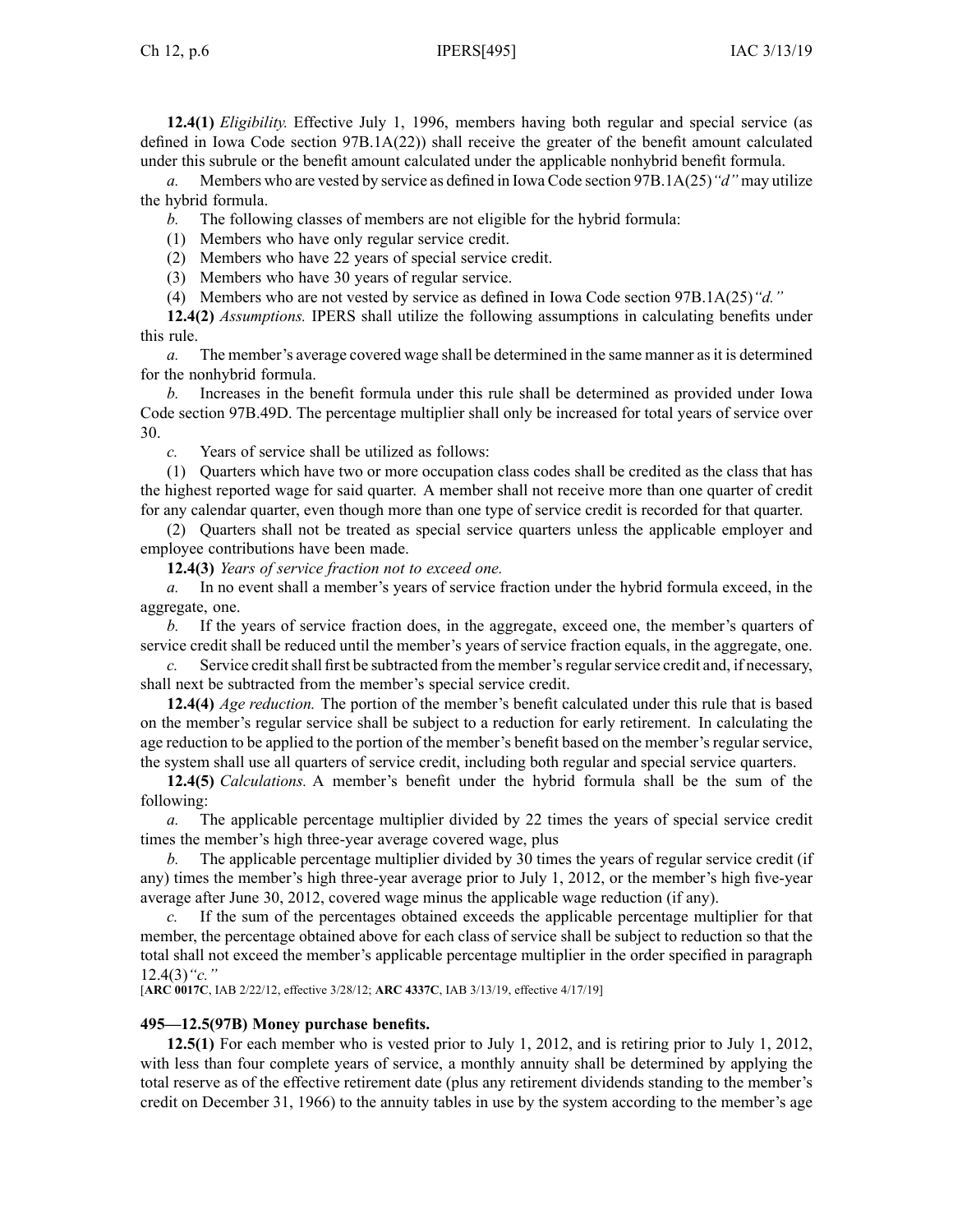(or member's and contingent annuitant's ages, if applicable). If the member's retirement occurs before January 1, 1995, IPERS' revised 6.50 percen<sup>t</sup> tables shall be used. If the member's retirement occurs after December 31, 1994, IPERS' 6.75 percen<sup>t</sup> tables shall be used. If the member's retirement occurs after December 31, 2009, IPERS' 7.50 percen<sup>t</sup> tables shall be used. If the member's retirement occurs after December 31, 2019, IPERS' 7.00 percen<sup>t</sup> tables shall be used.

**12.5(2)** For each vested member for whom the presen<sup>t</sup> value of future benefits under Option 2 is less than the member reserve as of the effective retirement date, <sup>a</sup> monthly annuity shall be determined by applying the member reserve to the annuity tables in use by the system according to the member's age (or member's and contingent annuitant's ages, if applicable). If the member's retirement occurs before January 1, 1995, IPERS' revised 6.50 percen<sup>t</sup> tables shall be used. If the member's retirement occurs after December 31, 1994, IPERS' 6.75 percen<sup>t</sup> tables shall be used.

**12.5(3)** For calculations under subrule [12.5\(1\)](https://www.legis.iowa.gov/docs/iac/rule/495.12.5.pdf), the term "total reserve" means the total of the member's investment and the employer's investment as of the effective retirement date, plus any retirement dividends standing to the member's credit as of December 31, 1966. For calculations under subrule [12.5\(2\)](https://www.legis.iowa.gov/docs/iac/rule/495.12.5.pdf), the term "member reserve" means the member's total investment, excluding all other amounts standing to the member's credit.

**12.5(4)** For calculations undersubrule [12.5\(1\)](https://www.legis.iowa.gov/docs/iac/rule/495.12.5.pdf), Options 2, 3, 4, 5 and 6 shall be calculated by dividing the member's total reserve by the applicable Option 2, 3, 4, 5 or 6 annuity factor taken from the system's tables to determine the monthly amount. For calculations under subrule [12.5\(2\)](https://www.legis.iowa.gov/docs/iac/rule/495.12.5.pdf), Options 2, 3, 4, 5 and 6 shall be calculated by dividing the member reserve by the applicable Option 2, 3, 4, 5 or 6 annuity factor taken from the system's tables to determine the monthly amount.

**12.5(5)** For Option 1, the cost per \$1,000 of death benefit shall be determined according to the system's tables. That cost shall be subtracted from the Option 3 monthly amount to determine the Option 1 monthly benefit amount. The Option 1 death benefit amount shall be reduced as necessary so that the Option 1 monthly benefit amount is not less than one-half of the Option 2 monthly benefit amount.

**12.5(6)** If the member has prior service (service prior to July 4, 1953), the Option 2 benefit amount calculated under subrules [12.5\(1\)](https://www.legis.iowa.gov/docs/iac/rule/495.12.5.pdf) and [12.5\(2\)](https://www.legis.iowa.gov/docs/iac/rule/495.12.5.pdf) shall be calculated by determining the amount of the member's Option 2 benefit based on the member's prior service and the applicable plan formula, plus the amount of the member's Option 2 benefit based on the member's membership service as determined under this rule. The Option 2 benefit amount based on prior service shall be adjusted for early retirement.

**12.5(7)** For members retiring after June 30, 2012, the money purchase benefit calculated pursuan<sup>t</sup> to this rule shall be provided to members who are not vested by service as defined in Iowa Code section [97B.1A\(25\)](https://www.legis.iowa.gov/docs/ico/section/97B.1A.pdf)*"d."*

[**ARC [0017C](https://www.legis.iowa.gov/docs/aco/arc/0017C.pdf)**, IAB 2/22/12, effective 3/28/12; **ARC [0662C](https://www.legis.iowa.gov/docs/aco/arc/0662C.pdf)**, IAB 4/3/13, effective 5/8/13; **ARC [4337C](https://www.legis.iowa.gov/docs/aco/arc/4337C.pdf)**, IAB 3/13/19, effective 4/17/19]

**495—12.6(97B) Recalculation for <sup>a</sup> member aged 70.** A member remaining in covered employment after attaining the age of 70 years may receive <sup>a</sup> retirement allowance without terminating the covered employment. A member who is in covered employment, attains the age of 70 and begins receiving <sup>a</sup> retirement allowance must terminate all covered employment before the member's retirement allowance can be recalculated to take into account service after the member's original FME. The termination of employment must be <sup>a</sup> true severance lasting at least 30 days. The formula to be used in recalculating such <sup>a</sup> member's retirement allowance depends on the date of the member's FME and the member's termination date, as follows:

If the member is receiving <sup>a</sup> retirement allowance with an FME prior to July 1, 2000, and terminates covered employment on or after January 1, 2000, the member's retirement formula for recalculation purposesshall be the formula in effect at the time of the member'stermination from covered employment or, if later, the date the member applies for <sup>a</sup> recalculation.

In all other cases, the recalculation for <sup>a</sup> member aged 70 who retires while actively employed shall use the retirement formula in effect at the time of the member's FME.

Payments under this rule shall begin no earlier than the month following the month of termination, upon IPERS' receipt of <sup>a</sup> member's application for recalculation. It is the member's responsibility to apply for the recalculation by completing and submitting the form specified by IPERS.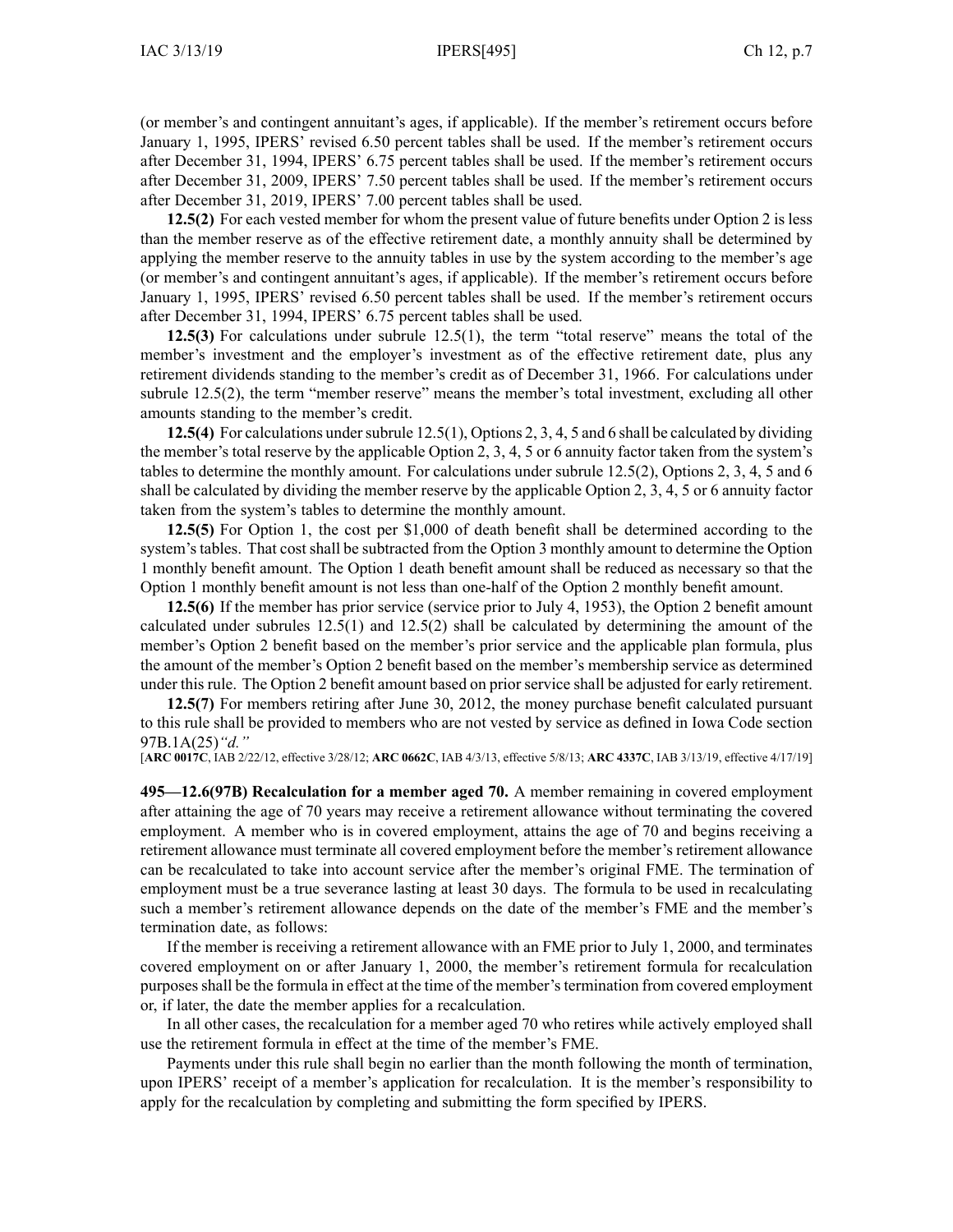A member receiving <sup>a</sup> recalculation under this rule after June 30, 2012, will have the member's average covered wage calculated as follows. IPERS will calculate the average high three covered wage as of June 30, 2012. IPERS will next calculate the average high five covered wage at the time of the member's termination from covered employment or, if later, the date the member applies for <sup>a</sup> recalculation. IPERS will determine the benefit amount based on the calculation that produces the greatest benefit to the member.

[**ARC [0662C](https://www.legis.iowa.gov/docs/aco/arc/0662C.pdf)**, IAB 4/3/13, effective 5/8/13; **ARC [2981C](https://www.legis.iowa.gov/docs/aco/arc/2981C.pdf)**, IAB 3/15/17, effective 4/19/17]

**495—12.7(97B) Level paymen<sup>t</sup> choice for specialservice members.** A level paymen<sup>t</sup> choice is created effective July 1, 2002. IPERS shall implement the level paymen<sup>t</sup> choice by preparing factors to convert nonhybrid IPERS Options 1, 2, 3, 4, and 5 to the level paymen<sup>t</sup> choice. The new benefit feature applies solely to special service members, and any reference to members in this rule shall only apply to special service members.

**12.7(1)** *Conversion rights window.* A special service member who qualifies for <sup>a</sup> July 2002 or later first month of entitlement (FME) may elect to retire under the regular IPERS Option 1, 2, 3, 4 or 5, and later have the member's option converted to the level paymen<sup>t</sup> choice. Retroactive adjustments in monthly amounts and death benefits, without interest, shall be provided.

In order to qualify for the conversion and retroactive payments, the member must reques<sup>t</sup> the level paymen<sup>t</sup> choice in writing no later than six months after the member's first monthly payment. If the member is married, the member's spouse must also consent to the requested change. Election of conversion to the level paymen<sup>t</sup> choice shall be irrevocable upon receipt of the first paymen<sup>t</sup> under the level paymen<sup>t</sup> choice.

A member who has retired under Iowa Code section [97B.49D](https://www.legis.iowa.gov/docs/ico/section/97B.49D.pdf) or under IPERS Option 6 on or after July 1, 2002, and who wishes to receive benefits under this rule may revoke the member's initial election and choose IPERS Option 1, 2, 3, 4, or 5 to be paid as <sup>a</sup> level paymen<sup>t</sup> choice. The conversion to the level paymen<sup>t</sup> choice under this subrule is mandatory and irrevocable.

The conversion rights granted in this subrule shall not apply to members whose FME is January 2003 and later. Those members must select the level paymen<sup>t</sup> choice at the time they submit an IPERS retirement application.

**12.7(2)** *Member's social security retirement amount.* Calculations of <sup>a</sup> member's level paymen<sup>t</sup> choice shall be based on the member's social security retirement amount at age 62 as verified by Social Security Administration statements provided by the member. No adjustments shall be made if subsequent social security statements indicate an increase in the age 62 social security retirement amount. Verification of the social security benefits shall not precede the member's first month of entitlement by more than 12 months.

**12.7(3)** *Death benefit assumptions.* In preparing level paymen<sup>t</sup> choice factors, IPERS shall assume:

*a.* For IPERS Options 1 and 2, death benefits under those options shall not be reduced as <sup>a</sup> result of <sup>a</sup> member's attaining the age of 62 and having the member's monthly allowance reduced under this rule.

*b.* For IPERS Options 4 and 5, IPERS shall assume that the contingent annuitant's or beneficiary's monthly payments and death benefits, if any, prior to the date the member attains, or would have attained, age 62 shall be based on the amount that was payable to the member for periods before the member attains, or would have attained, age 62. Beginning with the month after the month that the member attains, or would have attained, age 62, <sup>a</sup> contingent annuitant's or beneficiary's monthly payments and death benefits, excep<sup>t</sup> death benefits under IPERS Options 1 and 2, shall be based on the reduced amount that would have been payable to the member in the month after the month that the member attained age 62.

**12.7(4)** *Favorable experience dividends.* An eligible member's or beneficiary's favorable experience dividend, if any, shall be based on the member's or beneficiary's level paymen<sup>t</sup> choice monthly amount as of the preceding December 31.

**12.7(5)** *Prohibitions.* The following special service members shall be prohibited from receiving benefits under this rule: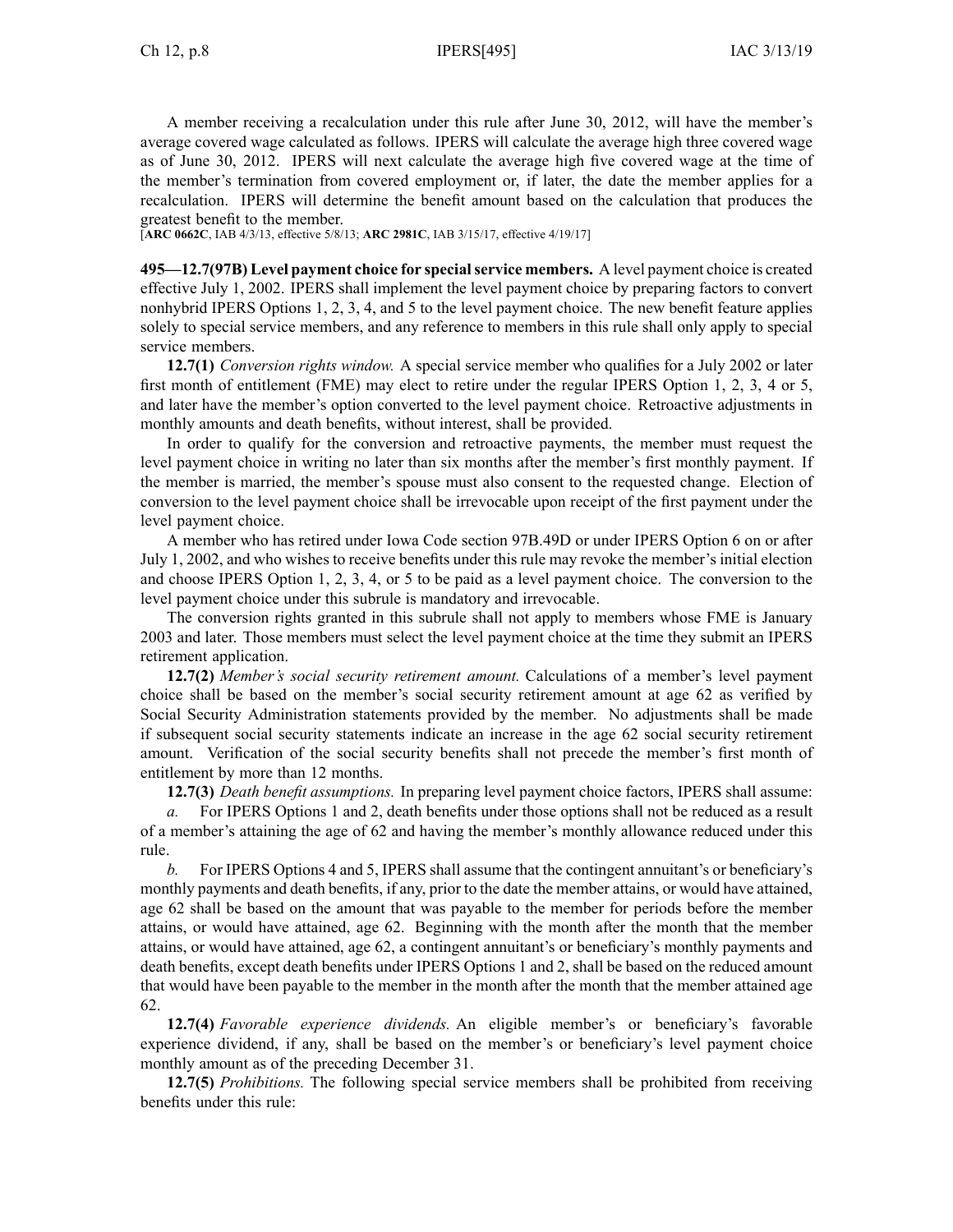- *a.* Those who retire under Iowa Code section [97B.49D](https://www.legis.iowa.gov/docs/ico/section/97B.49D.pdf), [97B.50\(2\)](https://www.legis.iowa.gov/docs/ico/section/97B.50.pdf), or [97B.50A](https://www.legis.iowa.gov/docs/ico/section/97B.50A.pdf).
- *b.* Those who retire under Option 6.

*c.* Those who reques<sup>t</sup> <sup>a</sup> level paymen<sup>t</sup> amount that reflects less than <sup>a</sup> full offset for the social security retirement amount at age 62.

*d.* Those reemployed in covered employment and subsequently retiring, for the period of reemployment. A member who has elected the level paymen<sup>t</sup> choice shall have retirement benefits calculated solely for the period of reemployment, excep<sup>t</sup> for vesting credit.

**12.7(6)** *Limit on reductions.* For <sup>a</sup> member who has substantial noncovered employment, the application of the level paymen<sup>t</sup> choice factors shall not reduce the monthly amount payable to <sup>a</sup> member at age 62 to less than 50 percen<sup>t</sup> of the monthly amount that would have been payable under IPERS Option 2. Accordingly, payments before age 62 to such members shall be reduced in the same manner, with the corresponding adjustments made to death benefits.

**12.7(7)** *Commencement of level paymen<sup>t</sup> option reduction.* The monthly benefit of <sup>a</sup> member who selects the level paymen<sup>t</sup> option shall be reduced beginning with the month after the member reaches age 62.

[**ARC [0017C](https://www.legis.iowa.gov/docs/aco/arc/0017C.pdf)**, IAB 2/22/12, effective 3/28/12; **ARC [1887C](https://www.legis.iowa.gov/docs/aco/arc/1887C.pdf)**, IAB 2/18/15, effective 3/25/15]

#### **495—12.8(97B) Reemployment of retired members.**

**12.8(1)** Effective July 1, 1998, the monthly benefit payments for <sup>a</sup> member under the age of 65 who has <sup>a</sup> bona fide retirement and is then reemployed in covered employment shall be reduced by 50 cents for each dollar the member earns in excess of the annual limit. Effective July 1, 2002, this reduction is not required until the member earns the amount of remuneration permitted for <sup>a</sup> calendar year for <sup>a</sup> person under the age of 65 before <sup>a</sup> reduction in federal social security retirement benefits is required, or earns \$30,000, whichever is greater. The foregoing reduction shall apply only to IPERS benefits payable for the applicable year that the member has reemployment earnings and after the earnings limit has been reached. Said reductions shall be applied as provided in subrule [12.8\(2\)](https://www.legis.iowa.gov/docs/iac/rule/495.12.8.pdf).

Effective January 1, 1991, this earnings limitation does not apply to covered employment as an elected official. A member aged 65 or older who has completed at least four full calendar months of bona fide retirement and is later reemployed in covered employment shall not be subject to any wage-earning disqualification.

**12.8(2)** Beginning on or after July 1, 1996, the retirement allowance of a member subject to reduction pursuan<sup>t</sup> to subrule [12.8\(1\)](https://www.legis.iowa.gov/docs/iac/rule/495.12.8.pdf) shall be reduced as follows:

*a.* A member's monthly retirement allowance in the following calendar year shall be reduced by the excess benefit paid in the preceding year after the excess benefit paymen<sup>t</sup> amount has been determined.

*b.* Employers shall be required to complete IPERS wage reporting forms for reemployed individuals which shall reflect the prior year's wage payments on <sup>a</sup> month-to-month basis. These reports shall be used by IPERS to determine the amount which must be recovered to offset overpayments in the prior calendar year due to reemployment wages.

*c.* The member's overpaymen<sup>t</sup> shall be collected as follows:

(1) IPERS will reduce the member's gross monthly benefit by 30 percen<sup>t</sup> until the overpaymen<sup>t</sup> is repaid. If the 30 percen<sup>t</sup> reduction will not recover the overpaymen<sup>t</sup> by the end of the current calendar year, IPERS will calculate the monthly reduction amount so that the overpaymen<sup>t</sup> will be recovered within the current calendar year. Other monthly reduction amounts may be made by an agreemen<sup>t</sup> in writing between the member and IPERS; or

(2) A member may elect to make repayments of the overpaymen<sup>t</sup> amounts out of pocket in lieu of having the member's monthly benefit reduced. An out-of-pocket repaymen<sup>t</sup> may be made in one check or in installments. However, an election to make repaymen<sup>t</sup> in installments must be agreed to in writing between the member and IPERS.

(3) If <sup>a</sup> member dies and the full amount of overpaymen<sup>t</sup> determined under thissubrule has not been repaid, the remaining amounts shall be deducted from the payments to be made, if any, to the member's designated beneficiary or contingent annuitant. If the member has selected an option under which there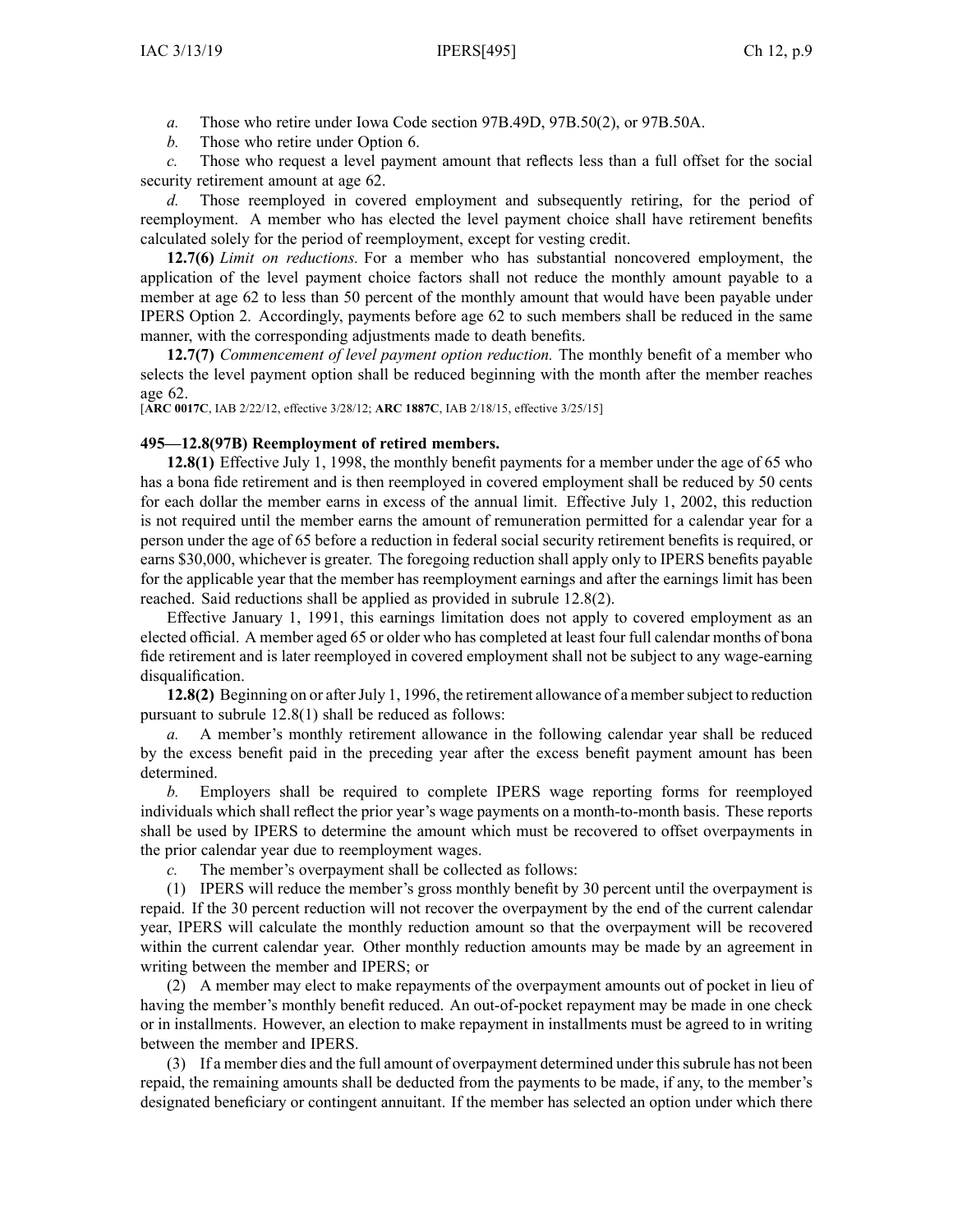are no remaining amounts to be paid, or the remaining amounts are insufficient, the unrecovered amounts shall be <sup>a</sup> charge on the member's estate.

(4) A member may elect in writing to have the member's monthly retirement allowance suspended in the month in which the member's remuneration exceeds the amount of remuneration permitted under this subrule in lieu of receiving <sup>a</sup> reduced retirement allowance under subparagraph (1). In order to become effective, the member's written election must be delivered to IPERS in person, by regular mail, E-mail, facsimile or by private carrier. Oral elections shall not be accepted. The member's election to suspend benefit payments in the month when the member's remuneration exceeds the amount of reimbursement permitted under this subrule shall remain in effect for all subsequent calendar years until revoked by the member in writing. If the member's written election is not received in time to avoid overpayment, the overpaymen<sup>t</sup> must be recovered, to the extent possible, from monthly amounts beginning in January of the next calendar year or under one of the alternate arrangements permitted under this rule. Effective July 1, 2007, remuneration shall include those amounts as described in [495—subrule](https://www.legis.iowa.gov/docs/iac/rule/495.6.3.pdf) [6.3\(13\)](https://www.legis.iowa.gov/docs/iac/rule/495.6.3.pdf).

**12.8(3)** A member who is reemployed in covered employment after retirement may, after again retiring from employment, reques<sup>t</sup> <sup>a</sup> recomputation of benefits. The member's retirement benefit shall be increased if possible by the addition of <sup>a</sup> second annuity, which is based on years of reemployment service, reemployment covered wages and the benefit formula in place at the time of the recomputation. A maximum of 30 years ofservice is creditable to an individual retired member. If <sup>a</sup> member's combined years of service exceed 30, <sup>a</sup> member's initial annuity may be reduced by <sup>a</sup> fraction of the years in excess of 30 divided by 30. The second retirement benefit will be treated as <sup>a</sup> separate annuity by IPERS.

Effective July 1, 1998, <sup>a</sup> member who is reemployed in covered employment after retirement may, after again terminating employment for at least one full calendar month, elect to receive <sup>a</sup> refund of the employee and employer contributions made during the period of reemployment in lieu of <sup>a</sup> second annuity. If <sup>a</sup> member requests <sup>a</sup> refund in lieu of <sup>a</sup> second annuity, the related service credit shall be forfeited.

Effective July 1, 2007, employer contributions described in [495—subrule](https://www.legis.iowa.gov/docs/iac/rule/495.6.3.pdf) 6.3(13) shall constitute "remuneration" for purposes of applying the reemployment earnings limit and determining reductions in the member's monthly benefits but shall not be considered covered wages for IPERS benefits calculations.

It is the member's responsibility to apply for the recomputation or lump sum by completing and submitting the form specified by IPERS.

**12.8(4)** In recomputing <sup>a</sup> retired member's monthly benefit, IPERS shall use the following assumptions.

*a.* The member cannot change the option or beneficiary with respec<sup>t</sup> to the reemployment period.

*b.* If the member would only qualify for <sup>a</sup> money purchase benefit under rule [495—12.5](https://www.legis.iowa.gov/docs/iac/rule/495.12.5.pdf)(97B) based solely on the period of reemployment, then the money purchase formula shall be used to compute the additional benefit amount due to the reemployment.

*c.* If the member would qualify for <sup>a</sup> non-money purchase retirement allowance based solely on the period of reemployment, the benefit formula in effect as of the first month of entitlement (FME) for the reemployment period shall be used. If the FME is July 1998 or later, and the member has more than 30 years of service, including both original and reemployment service, the percentage multiplier for the reemployment period only will be at the applicable percentage (up to 65 percent) for the total years of service.

*d.* If <sup>a</sup> period of reemployment would increase the monthly benefit <sup>a</sup> member is entitled to receive, the member may elect between the increase and <sup>a</sup> refund of the employee and employer contributions without regard to reemployment FME.

*e.* If <sup>a</sup> member previously elected IPERS Option 1, is eligible for an increase in the Option 1 monthly benefits, and elects to receive the increase in the member's monthly benefits, the member's Option 1 death benefit shall also be increased if the investment is at least \$1,000. The amount of the increase shall be at least the same percentage of the maximum death benefit permitted with respec<sup>t</sup> to the reemployment as the percentage of the maximum death benefit elected at the member's original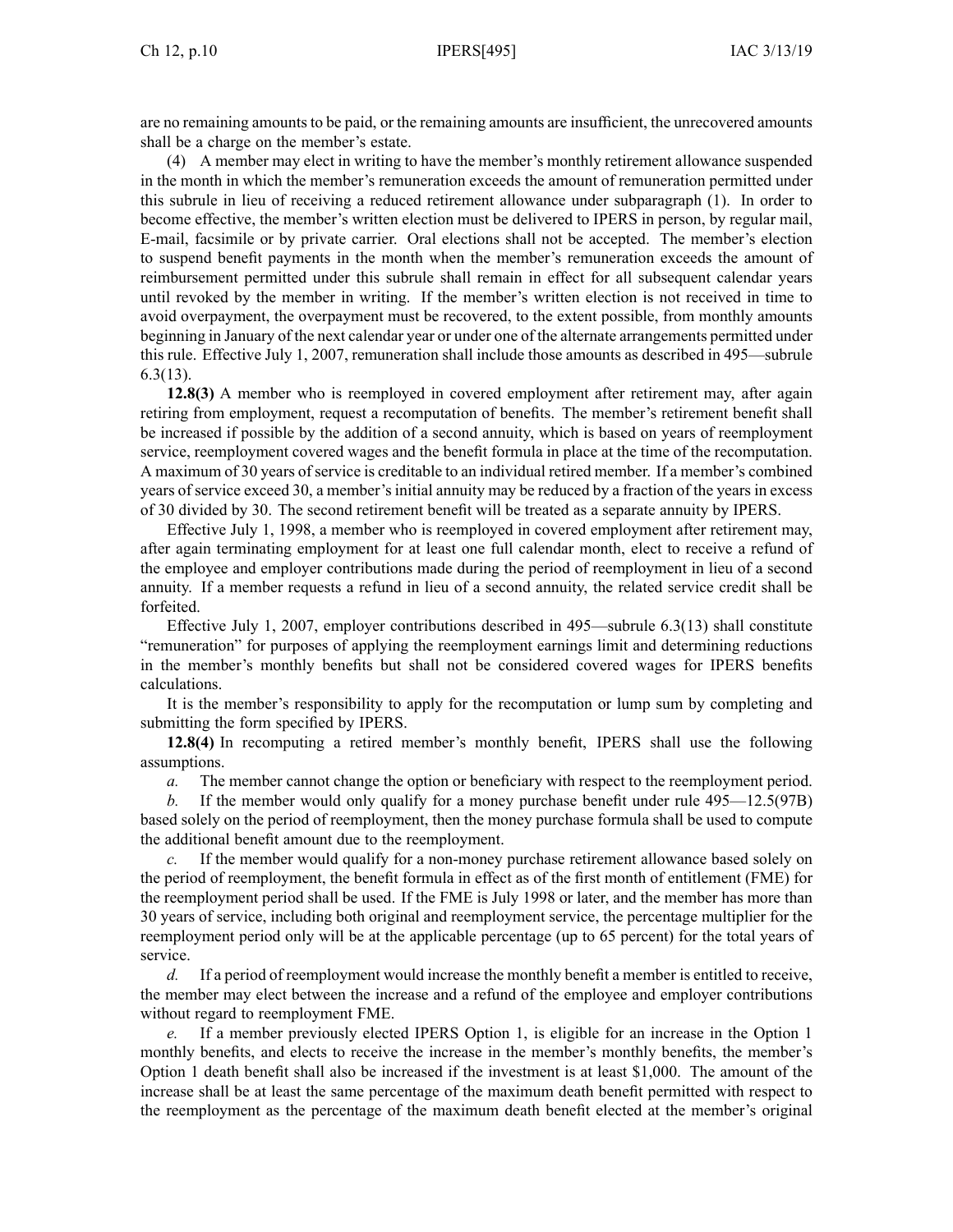retirement. In determining the increase in Option 1 death benefits, IPERS shall round up to the nearest \$1,000. For example, if <sup>a</sup> member's investment for <sup>a</sup> period of reemployment is \$1,900 and the member elected at the member's original retirement to receive 50 percen<sup>t</sup> of the Option 1 maximum death benefit, the death benefit attributable to the reemployment shall be \$1,000 (50 percen<sup>t</sup> times \$1,900, rounded up to the nearest \$1,000). Notwithstanding the foregoing, if the member's investment for the period of reemployment is less than \$1,000, the benefit formula for <sup>a</sup> member who originally elected new IPERS Option 1 shall be calculated under IPERS Option 3.

*f.* A retired reemployed member whose reemployment FME precedes July 1998 shall not be eligible to receive the employer contributions made available to retired reemployed members under Iowa Code section [97B.48A\(4\)](https://www.legis.iowa.gov/docs/ico/section/97B.48A.pdf) effective July 1, 1998.

*g.* A retired reemployed member who requests <sup>a</sup> return of the employee and employer contributions made during <sup>a</sup> period of reemployment cannot repay the distribution and have the service credit for the period of reemployment restored.

*h.* If a retired reemployed member selected IPERS Option 5 at retirement, and after the period of reemployment requests an increase in the member's monthly allowance, at death all remaining guaranteed payments with respec<sup>t</sup> to both periods of employment shall be paid in <sup>a</sup> commuted lump sum.

*i.* If a retired reemployed member selected IPERS Option 2 (or old IPERS Option 1) at retirement, and after the period of reemployment requests an increase in the member's monthly allowance, at death the member's monthly payments following the increase shall be prorated between the member's two annuities to determine the amount of the member's remaining accumulated contributions that may be paid as <sup>a</sup> death benefit.

*j.* A retired reemployed member who has attained the age of 70 may take an actuarial equivalent (AE) payment. However, such <sup>a</sup> member must terminate covered employment for at least 30 days before taking an additional AE payment.

**12.8(5)** Mandatory distribution of active wages. If <sup>a</sup> retired reemployed member whose annual benefit would be increased by less than \$600 does not reques<sup>t</sup> <sup>a</sup> second annuity or <sup>a</sup> lump sum paymen<sup>t</sup> of reemployment accruals by the end of the fourth quarter after the last quarter in which the member had covered wages, IPERS shall proceed to pay the member the applicable lump sum amount. The member shall have 60 days after the postmark date of the mandatory paymen<sup>t</sup> to return the paymen<sup>t</sup> and reques<sup>t</sup> <sup>a</sup> benefit increase.

[**ARC [8601B](https://www.legis.iowa.gov/docs/aco/arc/8601B.pdf)**, IAB 3/10/10, effective 4/14/10; **ARC [0017C](https://www.legis.iowa.gov/docs/aco/arc/0017C.pdf)**, IAB 2/22/12, effective 3/28/12; **ARC [1887C](https://www.legis.iowa.gov/docs/aco/arc/1887C.pdf)**, IAB 2/18/15, effective 3/25/15; **ARC [2981C](https://www.legis.iowa.gov/docs/aco/arc/2981C.pdf)**, IAB 3/15/17, effective 4/19/17]

### **495—12.9(97B) Actuarial equivalent (AE) payments.**

**12.9(1)** If <sup>a</sup> member aged 55 or older requests an estimate of benefits which results in <sup>a</sup> monthly benefit amount under Option 2 of less than \$50, the member shall receive, under Iowa Code section [97B.48\(1\)](https://www.legis.iowa.gov/docs/ico/section/97B.48.pdf), <sup>a</sup> lump sum actuarial equivalent (AE) paymen<sup>t</sup> in lieu of <sup>a</sup> monthly benefit. Once the AE paymen<sup>t</sup> has been paid to the member, the member shall not be entitled to any further benefits based on the contributions included in the AE paymen<sup>t</sup> and the employment period represented thereby. If the member later returns to covered employment, any future benefits the member accrues shall be based solely on the new employment period. If an estimate of benefits based on the new employment period again results in any one of the options having <sup>a</sup> monthly benefit amount of less than \$50, the member may again elect to receive an AE payment.

**12.9(2)** If <sup>a</sup> member, upon attaining the age of 70 or later, requests <sup>a</sup> retirement allowance without terminating employment and the member's monthly benefit amount under Option 2 is less than \$50, the member shall receive an AE paymen<sup>t</sup> based on the member's employment up to, but not including, the quarter in which the application is filed. When the member subsequently terminates covered employment, any benefits due to the member will be based only on the period of employment not used in computing the AE paid when the member first applied for <sup>a</sup> retirement allowance. If an estimate of benefits based on the later period of employment again results in <sup>a</sup> monthly benefit amount under Option 2 of less than \$50, the member shall receive another AE payment. However, <sup>a</sup> member who